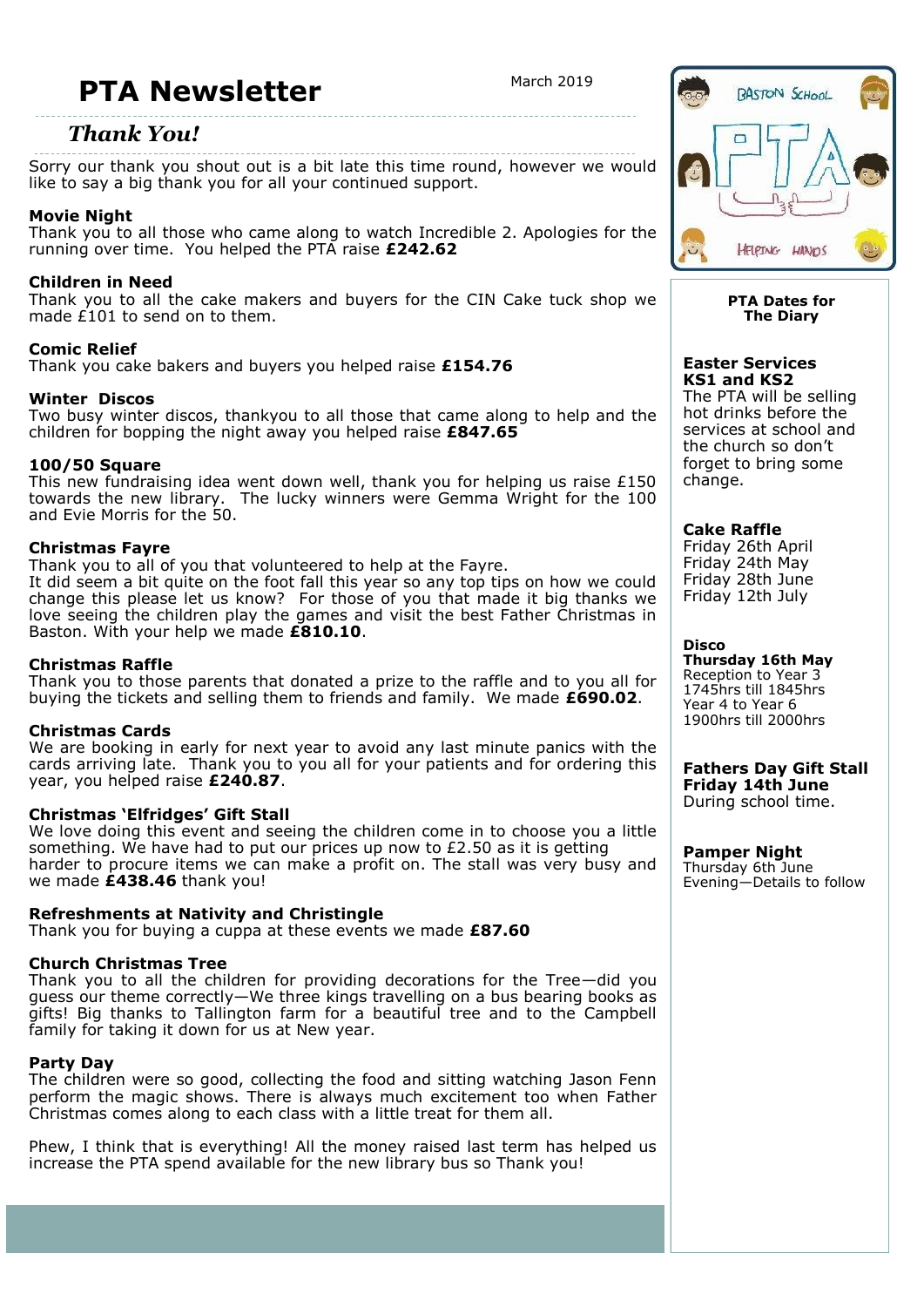# *What's Coming Up*



**Thursday 16th May 2019** R—YR3 1745HRS till 1845hrs Y4—Y6 1900HRS till 2000hrs £2.00 Entrance fee payable on the door. Don't forget some pocket money in a named purse for sweet treats, finger lights and tattoos.

A few other events we are also working on include

Pamper Night Thursday 6th June to be held in the evening at school

The grand opening of the New School Library this will coincide with the PTA Summer Fayre to be held on a Saturday so friends, family and the local community can come and look around the new library.

Fathers Day Gift Stall—Friday 14th June 2019

Watch this space, emails, posters and social media for updates on these events.

# *PTA ongoing throughout the year Fundraising*

#### **Cake Raffle**

Thank you Ben Clark, Christina Pitchford and Gemma Wright for December, January and February fabulous cakes. Our total raised to date is **£202.68**. The next cake raffle will take place on Friday 29th March so don't forget those 20ps.

#### **Tuck Shop**

Thank you Clare for organising us all with Tuck shop and trying to look into any changes we may be able to make. The new reusable cups have been a great success. So far this school year Tuck Shop has made **£246.13**

# *Library Bus Update*

We have jumped into 2019 at full speed regards the Library bus with the hopes to have it set up at school by early

summer. Funding donations have come in from: Baston Event £6000.00 PMK Recycling £500.00 BGL Group £1000.00 Baston Parish Council £1500 Crowd Funding £705 Warburtons £250 Allchurches Trust £1500 Ballast Phoenix £400 Baston School House Fund £1000 Rotary Club Deeping £360 Porcher Abrasive Coatings Ltd. £250 Corvin Fox £75 BMK Supplies £520 SKDC £2000



The PTA have been able to commit £9000.00 now towards the project thanks to all the fundraising events this year so far.

To date with have raised just over £29000.00!